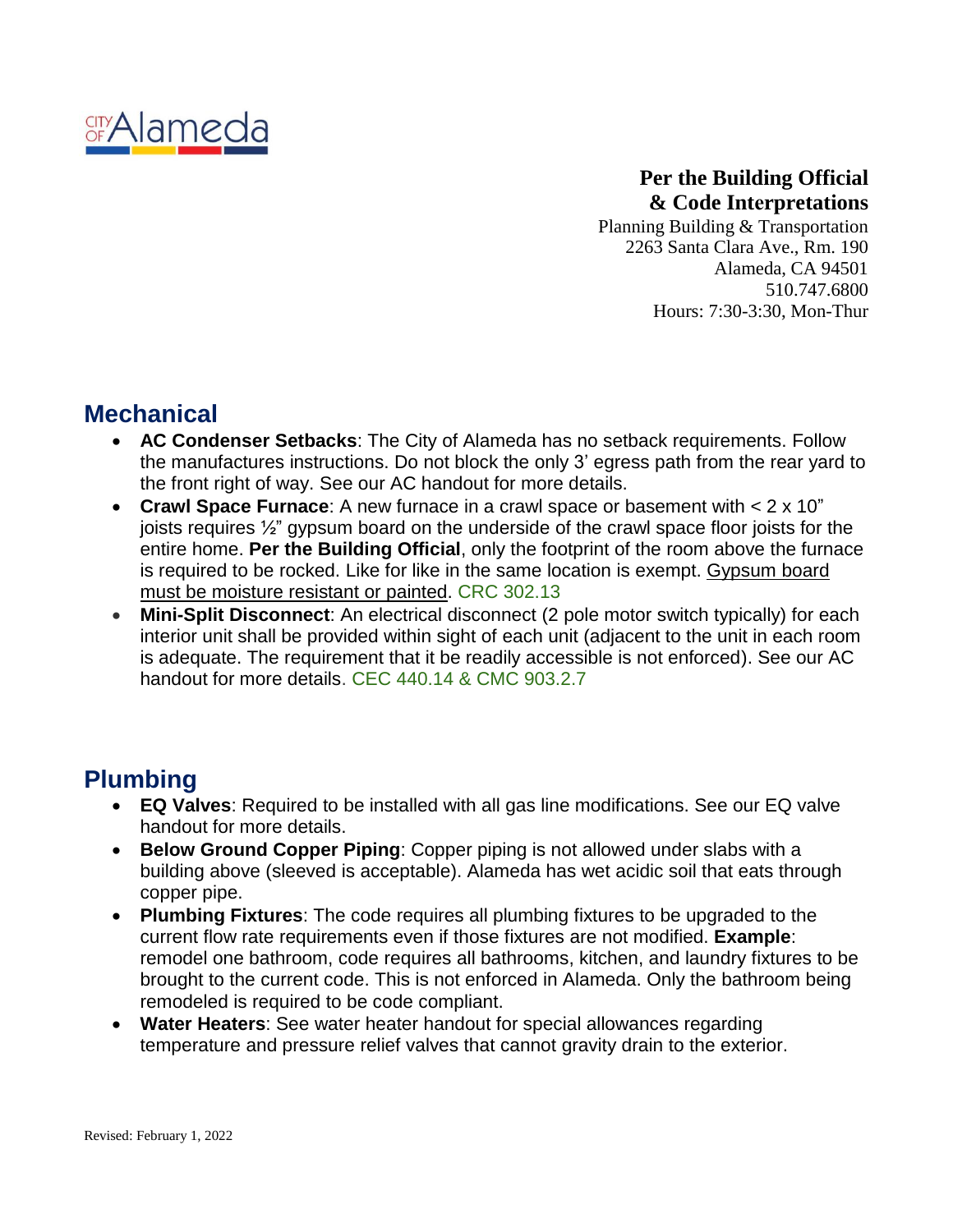## **Electrical**

- **Romex**: Non Metallic Sheathed Cable must be protected in crawl spaces ≥ 36" tall, garages and utility rooms. Romex cannot be subject to physical damage. CEC 334
- **Services**: Residential service panels must be EUSERC compliant. See handout for all service related requirements.
- **Services**: No LBs or gutters between the panel & the weather-head. AMP requirement
- **Services**: No gate between the street & the meter. AMP requirement
- **Services**: The water main bond is required to be outside and accessible if possible. AMP requirement
- **Service Meter Height**: AMP requirement
	- $O$  48-66"
	- $\circ$  72-75" on driveway
- **Battery Storage Systems**: Requires AMP inspection prior to building inspection. This is to verify the battery system is not backfeeding the grid. See our ESS handout for more details. AMP requirement
- **Egress Lighting**: Track lighting or other easily removable lighting fixtures cannot be used for emergency egress lighting.
- **Subpanels**: You can add circuits to an existing non-compliant panel (in a closet) without moving the panel to a compliant location. Swapping out the panel requires code compliance. New circuits may require AFCI compliance.
- **Subpanels**: You can move a panel out of a closet to the same general area without upgrading the entire house to current AFCI code.

# **Kitchen Upgrades**

- **AFCI:** AFCI protection is only required with new or modified circuits. The Building Official has deemed "*modification of a circuit*" as modification to the conductors.
- You can replace cabinets without a permit, like for like.
- You can replace countertops without a permit, like for like.
- You can replace a dishwasher, disposer, sink, range, oven, hood, and refrigerator without a permit (without modification to the electrical, plumbing and mechanical systems and returned to the same location).
- All new or modified circuits are required to conform to the current code.
- Removal of Sheetrock (kitchen gut) requires a permit, and complete electrical upgrade to the current code.
- **Kitchen Sink Drain**: An existing 1.5" drain line can remain as long as it is not modified.
- See our kitchen handout for more details.